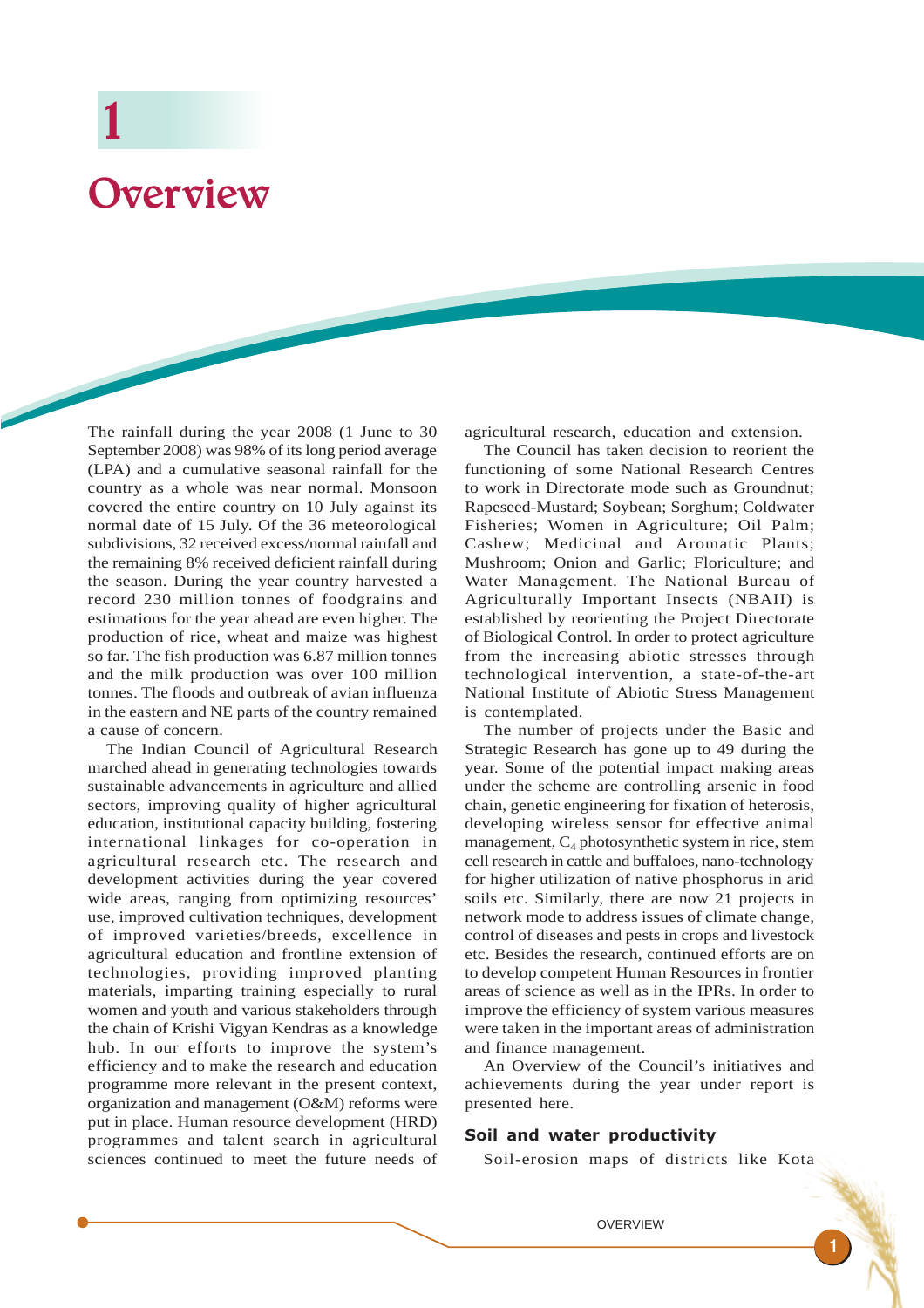(Rajasthan) and Pauri Garhwal (Uttarakhand) were prepared for resource-conservation planning. Costeffective bio-engineering structures were developed and locally adaptive flow-resistant vegetative species identified for training the river flow, bankerosion control and protection of the agricultural land and other property along the banks. Assessment of rainwater harvesting potential across the major rainfed growing districts showed that about 39 million ha area under coarse cereals, rice, cotton, oilseeds and pulses could generate about 114 billion m<sup>3</sup> surplus water capable of providing supplemental irrigation in major part of rainfed areas. Field kits were developed for ascertaining soil sodicity and quality of bofertilizers. Liquid formulations were developed for enhancing the shelf-life of biofertilizers, viz. *Rhizobium, Azospirillum* and phosphate-solubilizing bacteria.

A molecular protocol developed for early and rapid detection of heavy metal pollution in open water can be used to assess the impact of pollution on freshwater fishes. Decision support software developed for shrimp aquaculture will help state governments and other regulatory organizations to regulate the level of shrimp farming activity for each receiving water body and in framing future guidelines and policies for sustainable development of shrimp farming.

#### Genetic resources

During the year, 33 explorations were undertaken and 2,203 accessions including 784 of wild species were collected. In the National Herbarium of Cultivated Plants, 371 herbarium specimens, 121 seed samples and 21 economic products were added. A total of 25,456 diverse crop accessions were introduced from various countries, and 15,000 accessions, including germplasm from the ICRISAT, were exported to 19 countries. About 13,850 accessions of orthodox seed species were added to the National Genebank.

Twenty accessions of fruit crops, 17 of bulb and tuber crops, five of medicinal and aromatic plants and three of spices were added to the *invitro* Genebank. In all, 1,991 accessions (nearly 32,000 cultures) belonging to 52 genera and 158 species of vegetatively propagated crops and medicinal and aromatic and threatened species were conserved. Accessions of fruits and nuts (214), spices (9), industrial crops (136) and medicinal and aromatic plants (72) were cryo-stored.

The community-level physiological profiling of soil microbes using BIOLOG showed significant shift in C-utilization pattern of effluent irrigated soils over the control soil. Forty-five fast-growing actinomycetes strains isolated from the effluentcontaminated sites were characterized at the molecular level. From salt lake of Sambhar, Rajasthan, unique bacterial isolates capable of growing at 20% NaCl and at pH 12 were isolated.

Development of a computational methodology based on genetic algorithm to solve the individual assignment problem using microsatellite data; phenotypic characterization of Bargur cattle, Malnad Gidda cattle, Balangir sheep, Surti goat, and Busra chicken; genotyping of Calpastatin gene, responsible for meat tenderness, in Deccani, Nellore, Sonadi, Malpura, Nali, Ganjam, Chokla and Garole sheep breeds; consistent superiority of naked neck birds to normal birds for broiler traits; and better genetic resistance in SDL-IC broilers than Aseel and Kadaknath against H5N1 infection, are the significant achievements in animals and poultry.

Development of microsatellite markers in *Macrobrachium rosenbergii*; initiation of marker to marker linkage study in rohu; revelation of captive breeding and milt cryopreservation techniques for Indian catfish *Horabagrus nigricollaris***,** which was categorized as critically endangered; preparation of DNA barcodes for 180 fish species; and standardization of DNA based-diagnostic technique for species-specific identification of the trematode, *Gyrodactylus elegans,* a first attempt in the country, towards molecular detection of parasites, are some of the major accomplishments in the field of fish genetic resources.

#### Crop improvement

Seventy-six varieties/hybrids of major food crops including rice, wheat, barley, maize, pearl millet, and pulses and oilseeds have been released/ identified for different agro-climatic regions of country.

Significant crop improvement research includes registration of 10 new genetic stocks of wheat, resistance of 78 wheat genotypes to stem rust Ug99, identification of dual-purpose hybrid sorghum CSH 25 for cultivation in *kharif* in Maharashtra, Andhra Pradesh, Karnataka, Madhya Pradesh and Gujarat. Jute variety JRO 2003 H was recommended for entire tossa-growing belt of country. Sangami variety of tobacco was released for cultivation.

A coloured regular bearing hybrid Arunika of mango, having good fruit qualities, was released. Potato varieties Kufri Khayati and Kufri Sadabahar for plains and Kufri Girdhari (good for processing) for hills were released.

Three varieties of coconut Kalpa Pratibha, Kalpa Mitra and Kalpa Dhenu were released for commercial cultivation. A new high-yielding coconut variety Kalparaksha was recommended for release. A high-yielding and root (wilt)-resistant variety Gauthami Ganga with sweet nut water and high potassium was released for Andhra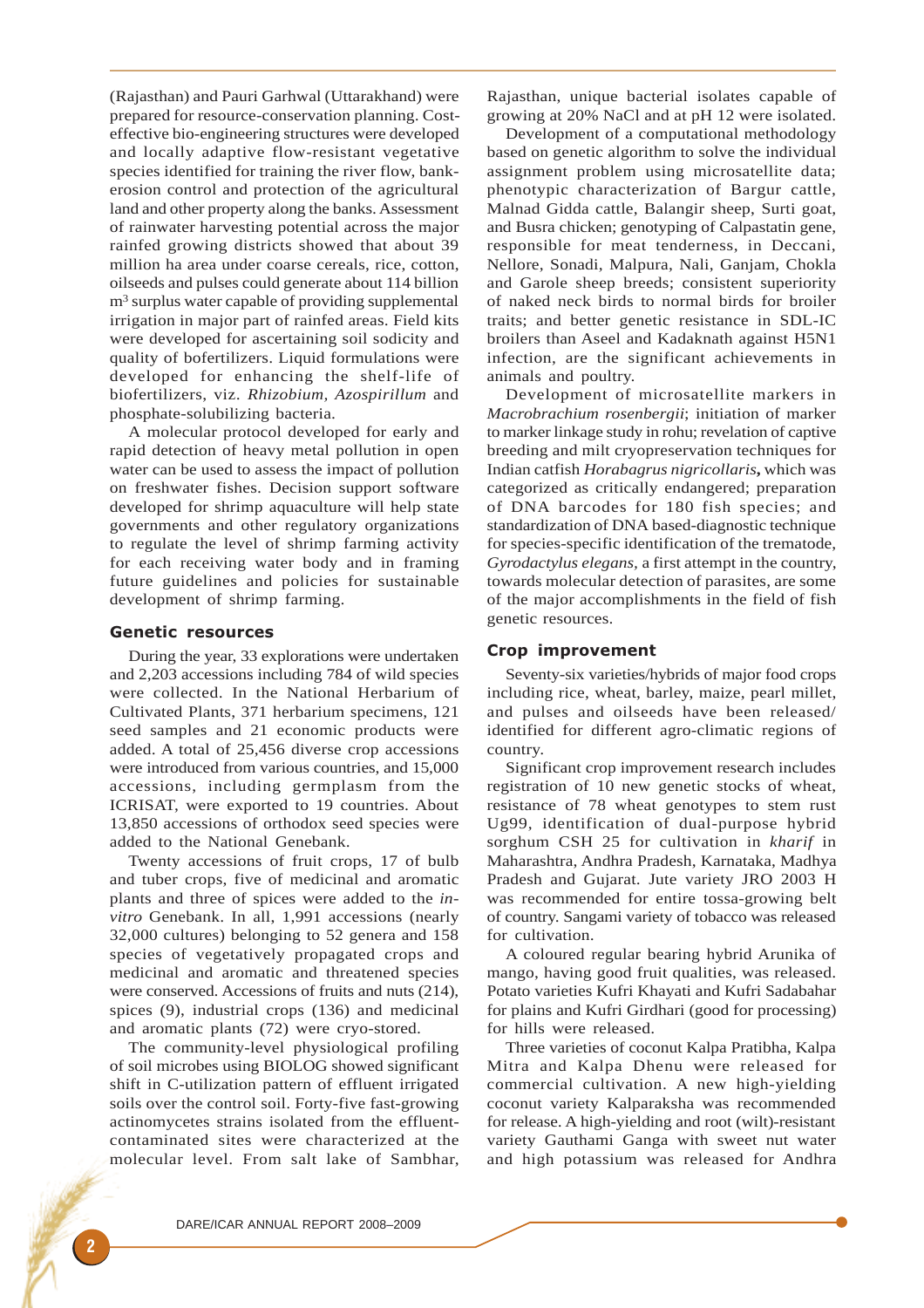Pradesh, Tamil Nadu and Maharashtra.

HH 67 (ew) sorghum bred using DNA markers for downy mildew resistance has significantly arrested spread of disease. A significant breakthrough is development of first public sector transgenic Bt cotton variety Bikaneri Narma (BN Bt) for commercial cultivation, and farmers can reuse seeds of this variety year after year.

Breeders seeds 7,162.4 tonnes of centrally released varieties and 2,788.1 tonnes of statereleased varieties of field crops were produced. In fish, 1,502.5 lakh spawn of carps, 504.94 lakh fry + fingerlings of carps, 5.1 lakh fry and spawn of catfish, 22.03 lakh larvae of sweet-water prawn, 185.97 lakh larvae of marine prawn, 12.17 lakh seed of ornamental fishes, 12.7 lakh brackishwater fish fry and 848.87 lakh seed of other marine fishes were produced.

#### Livestock improvement

The XI set of 14 genetically superior Murrah breeding bulls was selected from the participating centres, and test mating was initiated from July 2008. Herds of elite Jaffarabadi buffaloes were established at the JAU, Junagarh, of elite Pandharpuri buffaloes at the MPKV, Kolhapur, and of elite Surti buffaloes at the MPUAT, Vallabhnagar. Under the programme for enhancing mutton production, the twining rate of 37.61% and triplets of 4.27% were achieved in Garole  $\times$ Malpura sheep.

A demo microarray (biochip) was developed for the detection of economically important viral pathogens white spot syndrome virus (WSSV), monodon baculovirus (MVV) affecting shrimp and Koi herpes virus. *Lactobacillus* spp. inhibited four strains of *Listeria monocytogenes* and showed desirable characteristics for use as a biocontrol (competitive exclusion) culture. Silver barb, *Puntius sarana,* can be used for biological control of insects. Breakthrough in early carp breeding would enable the farmers to have fingerlings by May for stocking and utilize at least five more months as the growing period. Besides, this opens up the possibility of breeding and seed production of carps round the year. *Osteobrama belangeri,* an endemic species of Loktak lake, Manipur, that fetches high price in local market, was successfully bred under controlled conditions. Shrimp *Penaeus semisulcatus* and crab *Portunus pelagicus* seeds were produced in hatchery and sea ranched. Spawning, hatching and larval rearing of crucifix crab *Charybdis feriatus* was achieved for the first time.

#### Crop management

Groundnut-wheat-greengram cropping system recorded maximum productivity and improved soil nitrogen and organic-carbon. Sesbania as a greenmanure crop preceding mustard recorded significantly higher mustard seed yield in the northeastern Rajasthan and Haryana. An intercropping of pigeonpea and sorghum in 2:1 row ratio on the raised bed planting gave higher yield than flat bed planting.

Modified central leader system of training gave maximum yield in mango orchards at Pantnagar and Pusa. Saba, Karpuravalli and Ney Poovan banana showed normal finger development and fruit filling under salt-affected field (EC  $1:2.5 =$ 3.34) and Nendran and Robusta recorded small and ill-filled fingers. Okra-gladiolus was found best intercropping in litchi (young) orchard, giving net returns of Rs 97,847/ha annually.

In mango, hot-water treatment of fruits at  $48\pm1\degree$ C for 1 hour controlled all stages of fruit fly, *Bactrocera zonata* in Dashehari, Langra, Chausa, Amrapali and Mallika. At Gandevi, for sapota a trap named "NAUROH-STONEHOUSE FRUIT FLY TRAP" was designed and produced commercially for orchardists.

#### Livestock management

For enhancing the fibre digestibility of poor quality crop residues, cellulase gene obtained from the best fibre degrading fungi, was cloned to *Streptococccus bovis,* a predominant bacteria in rumen of crossbred cattle. A mixture of three plant species reduced methane emission by 12% in crossbred calves, showing that there is a potential in using tree leaves for reducing methane production from enteric fermentation. Dual-staining technique that saved time and chemicals, was standardized for testing viability and acrosomal integrity in frozen and fresh semen. The semen production was high in the intensively reared Jamunapari bucks.

A status of freedom from contagious bovine pleuropneumonia infection in cattle and buffalo was obtained from Office International des Epizooties (OIE). The Indian Veterinary Research Institute, Izatnagar, developed an effective PK-15 cell line-based live attenuated freeze-dried vaccine. To improve the diagnosis of foot-andmouth disease (FMD) in suspected clinical samples, a multiplex PCR (m-PCR) was developed and by using it 42% of the outbreaks that went undiagnosed using ELISA, were identified. A large databank on the livestock diseases of the country, based on reports submitted to the Government of India by various state governments, was developed at the PD–ADMAS. A web-based interactive expert system on animal diseases of the country was developed, and it can be accessed at www.nadres.res.in.

Molecular diagnosis of brucellosis was standardized that helped in differential diagnosis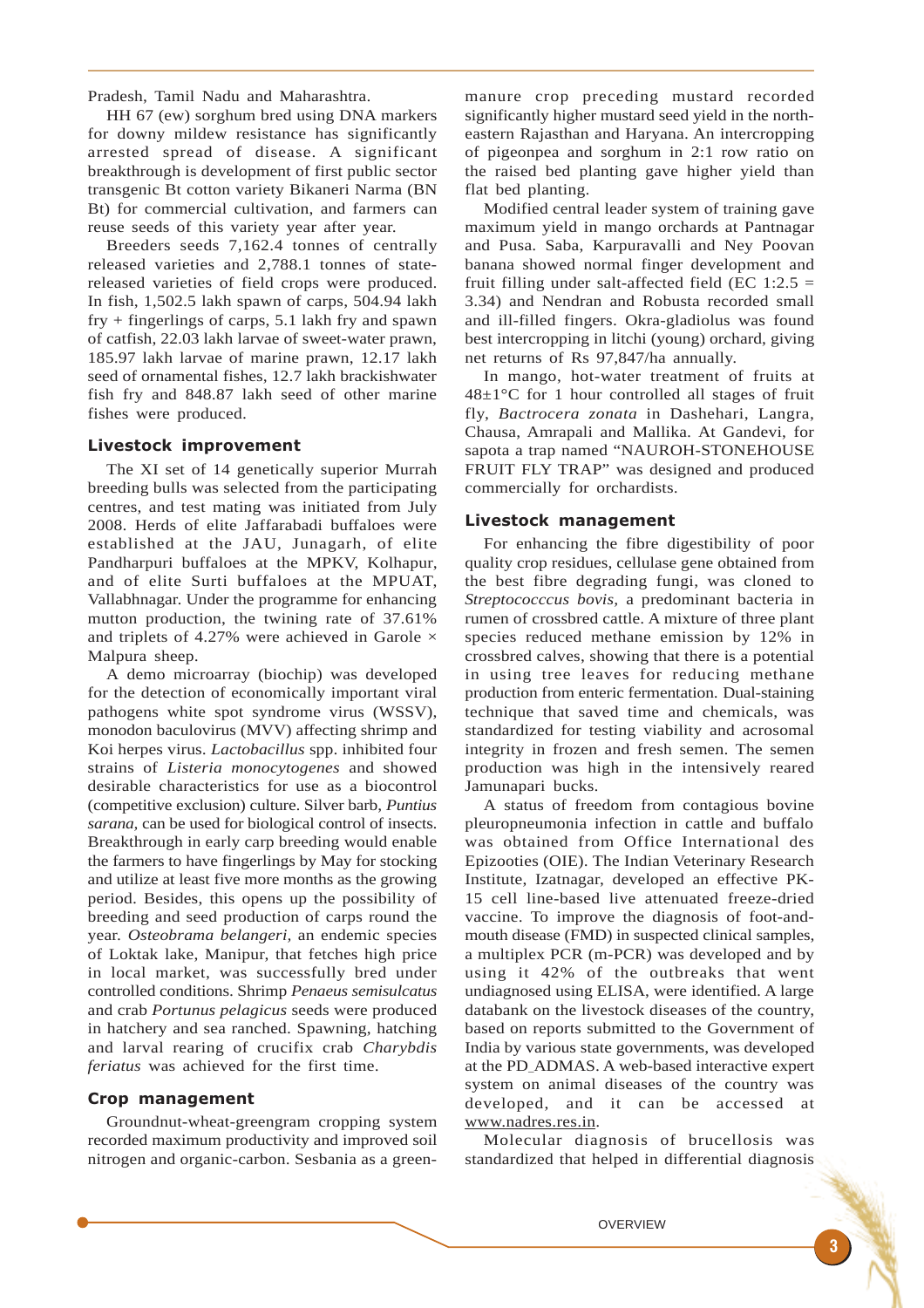of *Brucella abortus* and *B. suis*. Molecular epidemiological studies are being standardized to diagnose and differentiate the brucellosis of cattle, ovine, caprine and humans. Molecular studies on BHV-1 were carried out. Occurrence of zoonotic bacterial pathogens from the livestock and livestock products was studied. A computer interface based BHV-1 whole antigen AB-ELISA developed, as per the standards of the International Atomic Energy Agency (IAEA), was standardized and validated. Serum Bank facility at PD\_ADMAS has more than 170,000 serum samples from all over the country, which is being used for long-term national surveys on various diseases of economic importance.

Fish production improved by over 60% in reservoirs Dahod in Madhya Pradesh and Pahuj in Uttar Pradesh, through stocking of fish seed and improvement of institutional arrangements for fish catch and marketing. The compatibility of *Labeo gonius* with other major carps revealed that silver carp has higher overall species survival. A low fish meal shrimp feed was developed which could be successfully used for culturing tiger shrimp at low cost of production. The study on prevalence levels of white spot syndrome virus in crabs indicated that they do not pose any additional WSSV risks. Coconut wood of more than 50 years old was used for constructing a low-cost plank built type of canoe for gillnetting in backwaters. The price of coconut wood is less than half of the conventional boat building timber.

## Post-harvest management and valueaddition

A process was standardized to make osmotically dehydrated slices from papaya variety Taiwan Red Lady. Bittergourd chips were prepared and popularized among rural and urban areas as snack foods. A solar PV mobile unit was designed and developed to provide a complete self-sustained mobile power unit for domestic, small agricultural and other rural applications in isolated cluster of houses (*dhanis*) of arid region. Several sulphur dyes free from banned amines and safe from ecological considerations were used for dyeing jute fabric.

An immuno-diffusion test for detection of adulteration of soymilk in milk was developed. Whey-based oral rehydrating solution (ORS) was developed. A process was developed for manufacturing Quarg, a milk protein paste, from the milk of buffalo. Quarg cheese is of high nutritional value owing to high concentration of proteins and a carrier for probiotic microorganisms.

Production of heavier broilers has indicated benefits of producing primal cuts, deboned meat and valuable protein at lower cost to benefit producers and consumers. The felts of less than 4-mm thickness were converted into value-added products like jackets and women ruffles. These products are in great demand and can create employment opportunity in rural/unorganized sector.

A method was developed for the preparation of Maricream, essentially a ready-to-eat and highly nutritious product, containing deodorized fish protein. Fish-enriched noodles were prepared to improve nutritional value (protein, calcium and phosphorus) and taste of the market noodles. Sandwich paste was prepared from Sciaenid fish and fortified with EPA and DHA in retortable pouch.

## Agricultural engineering and energy management

Tractor-operated machinery developed includes rotary nozzles for mango orchard, chopper-type tynes for power tiller rotavator for sugarcane trash shredding, vegetable transplanter for brinjal, cauliflower and tomato, rotary weeder, farmyard manure spreader; and tractor-mounted includes onion harvester-cum-elevator. Controlled traffic rotary no-till slit drill was developed for sowing of soybean under wheat crop residue.

A manually-operated tool for desuckering and another equipment for desuckering and clump removal for hill banana were developed and well accepted by farmers. Drainage technologies were revelated for the crops sensitive to waterlogging in Vertisols. Parameters were optimized for utilization of paddy straw, kinnow pulp and pea pods for production of cellulases, ethanol and feed supplements. Paddy straw-based bio-methanation system was commissioned.

## Agricultural human resource development

For maintaining and upgrading the standards and quality of higher agricultural education in the country, the ICAR continuously providing the professional and financial support to the Agricultural Universities (AUs). Admission of 1,687 students (up to 15% of total seats) in under-graduate (UG) and 1,875 students (up to 25%) seats in postgraduate (PG) programmes were made through central entrance tests to reduce inbreeding and foster national integration.

Besides organizing 61 trainings and capacity building programmes, the National Academy of Agricultural Research Management, Hyderabad, has embarked upon becoming an academic unit and has started two post-graduate diploma programmes, viz information technology management, and IP management.

The IV Deans Committee Report on reforms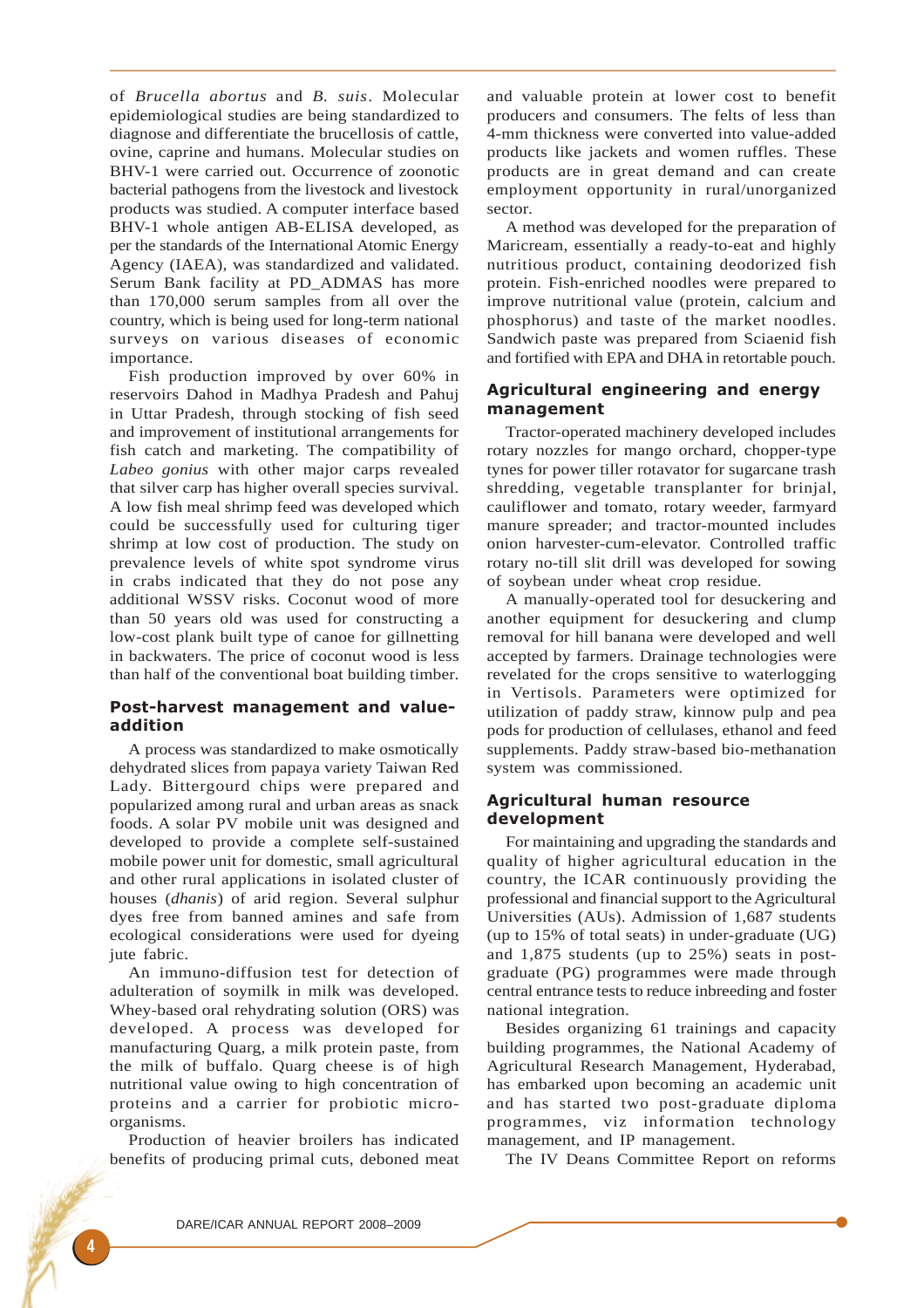in agricultural education has been implemented. The accreditation of 14 Agricultural Universities for assured quality of education was done. For skill development 138 Units were established in 43 universities for Experiential Learning. An ICAR net has been put in place for connecting the libraries of 35 State Agricultural Universities (SAUs), 69 ICAR institutes and 182 off-campus colleges. In order to further enhance capabilities of Deemed Universities and Agricultural Universities, the ICAR has launched a programme to promote Niche Area of Excellence in these institutions. Some important Niche Areas of Excellence include Hitech horticulture, Molecular diagnostics of avian diseases, Resource conservation technology, Soil and water management, Biofuels, Buffalo genomics, Arsenic management in soils, Fin-fish farming, Immunodiagnostics, Tropical home gardens and Agro-based nutraceuticals. Besides with the involvement of 180 academicians for over an year, PG course curricula was revised and is expected to be implemented in all the universities w.e.f July 2009.

A new activity on overseas fellowships is put under the continuing HRD programme to develop competent human resources that are trained in the best laboratories in the world (for Indian candidates) and expose overseas candidates to the best of the Indian Agricultural Universities for facilitating future co-operation with these countries. For ensuring quality research technology and human resource development, Rs 421 crore was allocated for modernization of the research farm of the universities. Scientists are being provided training in advanced laboratories in India and abroad to develop core competencies in select areas. Sixty scientists were trained and over 500 are to be trained abroad in 21 frontier areas during XI Plan and about 1,000 scientists are to be trained in the country. With a massive recruitment drive about 500 scientists have joined the ICAR and another over 500 will be joining during 2009 as per the recruitment programme already set in motion.

The model qualifications for various scientific positions under the ICAR were finalized and the number of disciplines for entry level ARS/NET Examination was reduced from 69 to 38 and notified.

# Information, communication technology and publicity services

Directorate of Information and Publications of Agriculture has developed on-line scrolling dayto-day news, in addition to regular uploading the issues of *ICAR Reporter* and *ICAR News* on the ICAR web page. World-wide more than 753,039 visitors have browsed ICAR Web page during 2008. Two projects have been approved by the

National Agricultural Innovation Project (NAIP): (i) E-publishing and Knowledge System in Agricultural Research – development of on-line electronic publishing and hosting of ICAR publications integrated with e-commerce, and (ii) Agro web – digital dissemination system for Indian Agricultural Research. Some new initiatives were also taken. English and Hindi Editorial Units have brought out 100 publications. E-library facility has been started at the ICAR(Hq). It is using latest information and communication technologies. The ICAR Library has been modernized with information kiosks, internet surfing, on-line catalogue etc. using latest ICT tools.

## Technology assessment, refinement and transfer

A total of 520 technologies in various crops, livestock, fisheries, entrepreneurship and family health and nutrition were taken up for 20,002 onfarm trials with network of 562 Krishi Vigyan Kendras (KVKs). The Krishi Vigyan Kendras conducted 18,949 demonstrations on oilseeds spread over 6,379 ha, and 17,301 demonstrations on pulses in 5,433 ha, showing 33.17 and 41.14% more yield than farmers' practice respectively. Besides, demonstrations were conducted on cotton, covering an area of 8,347 ha, benefiting 4,211 and 5,628 farmers directly from demonstrations on production technology and farm implements, respectively, in 1,754 and 5,173 ha. The KVK also conducted 22,334 demonstrations, covering 6,295 ha on other crops, besides 2,168 on livestock and fishery, and 109 on other enterprises.

A total of 35,533 training programmes were organized on various technologies, benefiting 966,142 lakh farmers and farmwomen. Skilloriented trainings were imparted in different areas of agriculture, benefiting 187,304 rural youth. A total of 3,487 training programmes were organized for 90,398 extension personnel to upgrade their knowledge and skills in frontier areas of agriculture technology. Besides, 6,099 sponsored training programmes were conducted for 232,951 lakh participants from government and non-government organizations.

The Government has recently approved conversion of existing 8 Zonal Co-ordinating Units to Zonal Project Directorates. Further, 28 KVKs in newly created districts and one additional KVK in 50 larger districts for wider coverage of KVK activities have been approved. Provision has been made for e-linkage of KVKs; establishment of facilities, namely the mobile diagnostic-cumexhibition units; the soil- and water-testing labs; rain-water harvesting structures; the basic plant health diagnostics; minimal processing ; portable carp hatchery; integrated farming system ; and